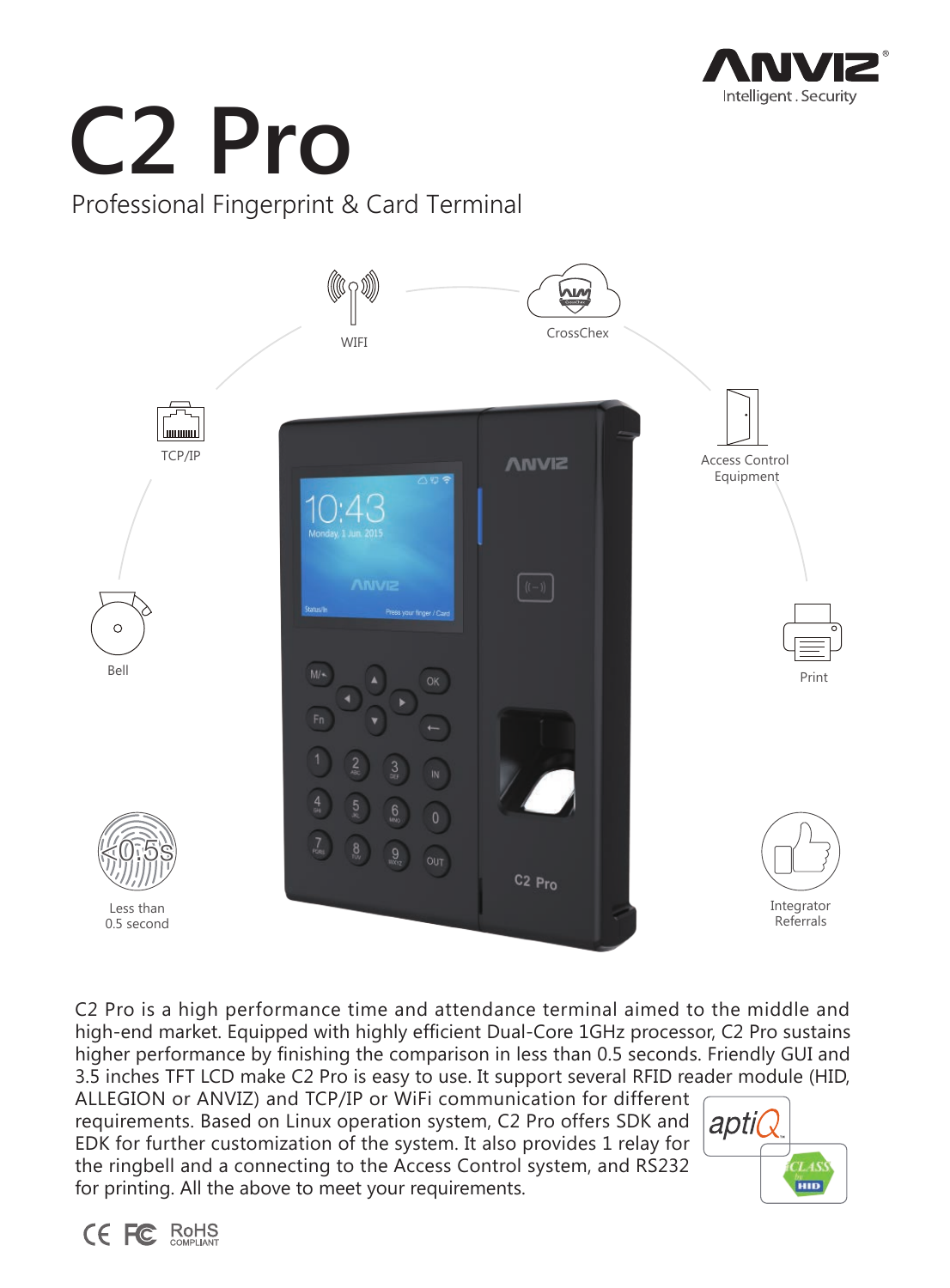



## BioNANO - The core algorithm

BioNANO is applied in all Anviz biometric-based products used for identification.

| <b>BioNANO</b>          |
|-------------------------|
| <b>Core Algorithm</b>   |
| Financesint Footel Isla |

- Independent research and development
- Suitable for both wet and dry fingers
- Automatically restores the broken lines in fingerprint images
- Extraction of features in worn fingerprints
- Fingerprint template auto update

## **Functional Parameter**

| Item             | Specifications                               |                                    |  |
|------------------|----------------------------------------------|------------------------------------|--|
| Platform         | Linux                                        |                                    |  |
| Hardware         | CPU                                          | Dual-Core 1GHz Processor           |  |
|                  | Memory                                       | 512M DDR3+2GB Flash                |  |
|                  | LCD                                          | $3.5"$ TFT                         |  |
|                  | LED                                          | Three-color indicator light        |  |
|                  | Operating                                    | $-30^{\circ}$ C to 60 $^{\circ}$ C |  |
|                  | Temperature                                  |                                    |  |
| Registration     | Humidity                                     | 10% to 90%                         |  |
| and verification | Verification                                 | Fingerprint (1:N, 1:1), Password,  |  |
|                  | Mode                                         | Card                               |  |
|                  | Fingerprint                                  | 5,000 (1:N), 200,000(1:1)          |  |
|                  | capacity                                     |                                    |  |
|                  | Logs                                         | 100,000                            |  |
|                  | HID Prox Card                                | Yes                                |  |
|                  | iClass Card                                  |                                    |  |
| <b>RFID</b>      | Allegion Card                                | Yes                                |  |
|                  | Anviz                                        | 125KHz EM                          |  |
|                  |                                              | 13.56MHz Mifare/DesFire/           |  |
|                  |                                              | <b>ISO 14443A</b>                  |  |
| Interface        | WiFi                                         | Yes                                |  |
|                  | TCP/IP                                       | Yes                                |  |
|                  | RS-232                                       | Yes                                |  |
|                  | Relay                                        | 1 Relay                            |  |
|                  | <b>USB</b>                                   | 1 Host                             |  |
| Web Server       | Yes                                          |                                    |  |
| Power            | DC 5-12V<br>1A                               |                                    |  |
| Dimensionsy      | 140(w) x 190(h) x 32(d) mm (5.51x7.48x1.26") |                                    |  |
| Certificates     | CE, FCC, RoHS                                |                                    |  |

## **Features**

- ux platform to provide a safe and stable performance
- mparison time in less than 0.5s
- bedded fingerprint templates to the IC card to provide a more ety comparison on 1:1
- OS408 the lastest fingerprint reader, touch on activation infrared, ical imaging technology
- TP & WiFi are provided to satisfy different needs
- vide 1 relay for belling and connecting to Access Control system
- 232 interface can be connected to a Time & Attendance printer
- w material that makes it more appealing and durable
- onomic design with new rubber keypad to provide a better user erience
- ger and brighter 3.5 inch color display
- & easy installation through a wall-mounted board
- e the experience of user by brand new UI design

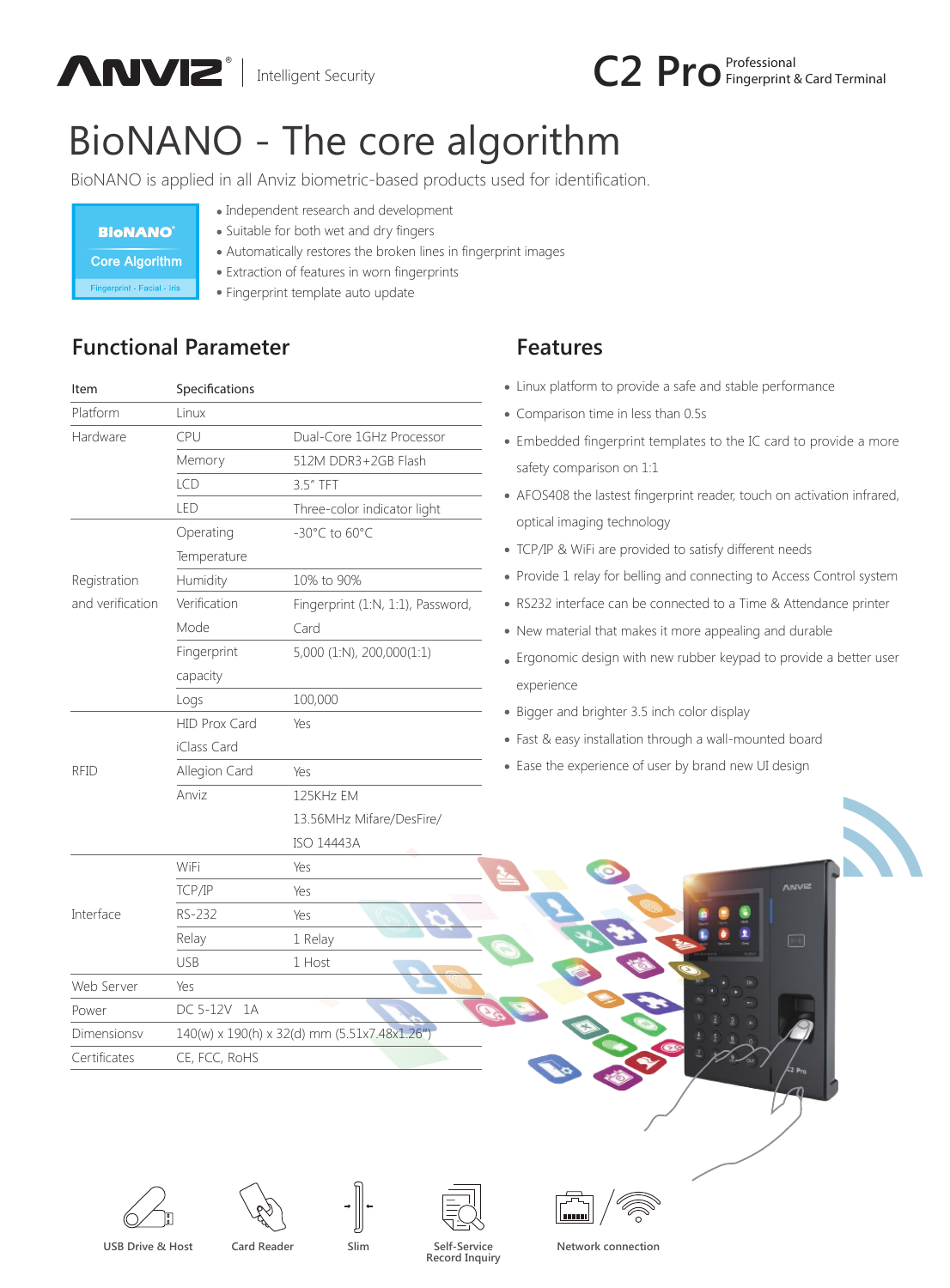





## **CrossChex**

Time Attendance and Access Control Management System

CrossChex is an intelligent management system of time attendance and access control devices, which is applicable to all Anviz time attendances and access controls. The user-friendly and interactive design makes this system very easy to operate, the powerful function makes this system realize the management of department, staff, shift, payroll, access authority, and exports different time attendance and access control reports, satisfying different time attendance and access control requirements in different complicated environments.



#### Features

- Manages departments and employees
- Manages devices and access restrictions
- Manages schedules, shifts and reports
- Rules out unauthorized overtime
- Imports/exports data in various file formats, such as CSV, XLS/XLSX, PDF, etc.
- Exports attendance reports to 3rd party accounting/payroll software • Sends reports via email
- Connect to SQL database or Access database for easy installation and maintenance

\*Support all Anviz Biometric/RFID access control and time&attendance devices



### C2 Pro Application C2 Pro Platform Application